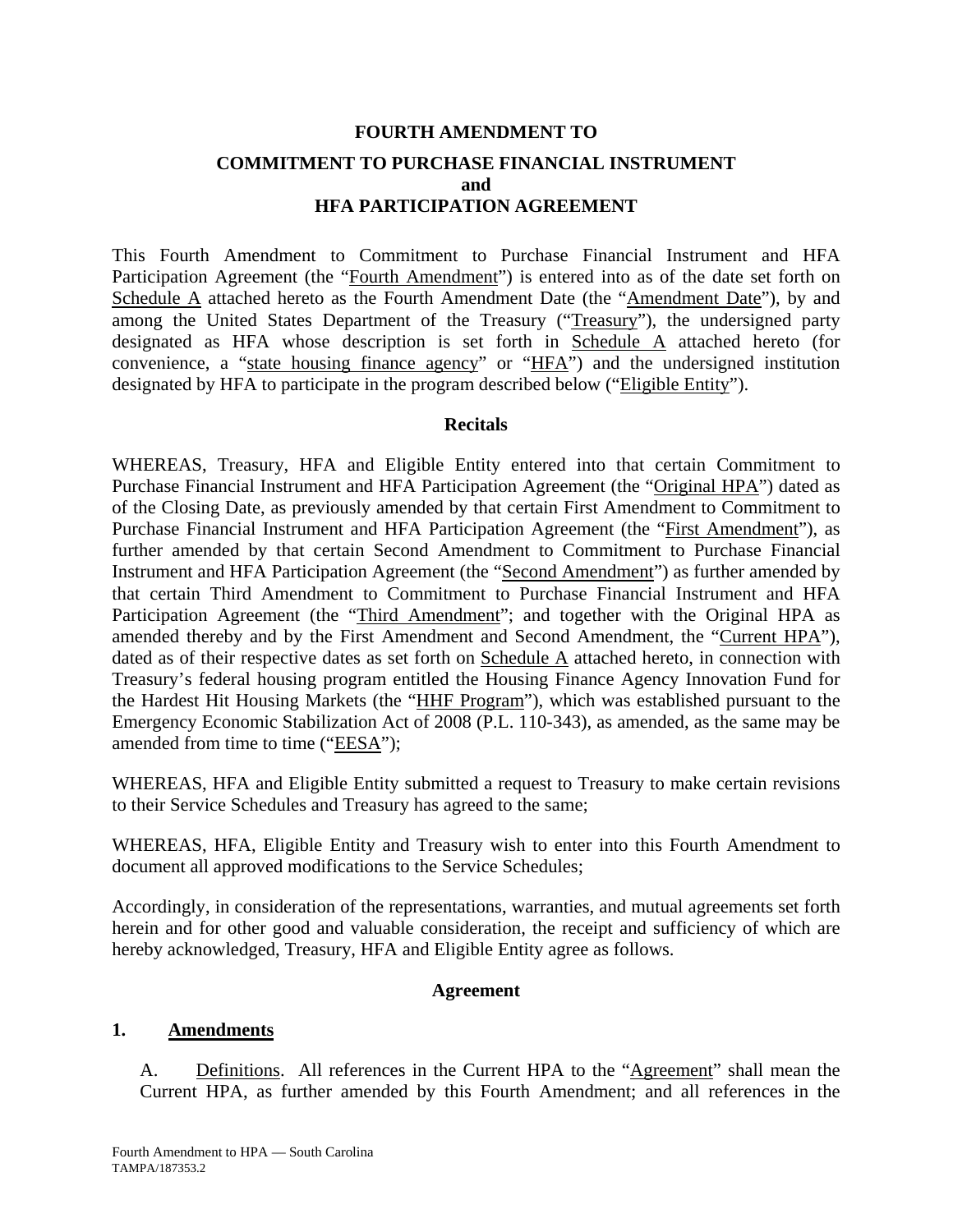Current HPA to Schedules A or B shall mean the Schedules A or B attached to this Fourth Amendment. All references herein to the "HPA" shall mean the Current HPA, as further amended by this Fourth Amendment.

B. Schedule A. Schedule A attached to the Current HPA is hereby deleted in its entirety and replaced with Schedule A attached to this Fourth Amendment.

C. Schedule B. Schedule B attached to the Current HPA is hereby deleted in its entirety and replaced with Schedule B attached to this Fourth Amendment.

# **2. Representations, Warranties and Covenants**

A. HFA and Eligible Entity. HFA and Eligible Entity, each for itself, make the following representations, warranties and covenants to Treasury and the truth and accuracy of such representations and warranties and compliance with and performance of such covenants are continuing obligations of HFA and Eligible Entity, each as to itself. In the event that any of the representations or warranties made herein cease to be true and correct or HFA or Eligible Entity breaches any of its covenants made herein, HFA or Eligible Entity, as the case may be, agrees to notify Treasury immediately and the same shall constitute an Event of Default under the HPA.

(1) HFA and Eligible Entity each hereby certifies, represents and warrants as of the date hereof that each of the representations and warranties of HFA or Eligible Entity, as applicable, contained in the HPA are true, correct, accurate and complete in all material respects as of the date hereof. All covenants of HFA or Eligible Entity, as applicable, contained in the HPA shall remain in full force and effect and neither HFA, nor Eligible Entity is in breach of any such covenant.

(2) Eligible Entity has the full corporate power and authority to enter into, execute, and deliver this Fourth Amendment and any other closing documentation delivered to Treasury in connection with this Fourth Amendment, and to perform its obligations hereunder and thereunder.

(3) HFA has the full legal power and authority to enter into, execute, and deliver this Fourth Amendment and any other closing documentation delivered to Treasury in connection with this Fourth Amendment, and to perform its obligations hereunder and thereunder.

### **3. Miscellaneous**

A. The recitals set forth at the beginning of this Fourth Amendment are true and accurate and are incorporated herein by this reference.

B. Capitalized terms used but not defined herein shall have the meanings ascribed to them in the HPA.

C. Any provision of the HPA that is determined to be prohibited or unenforceable in any jurisdiction shall, as to such jurisdiction, be ineffective to the extent of such prohibition or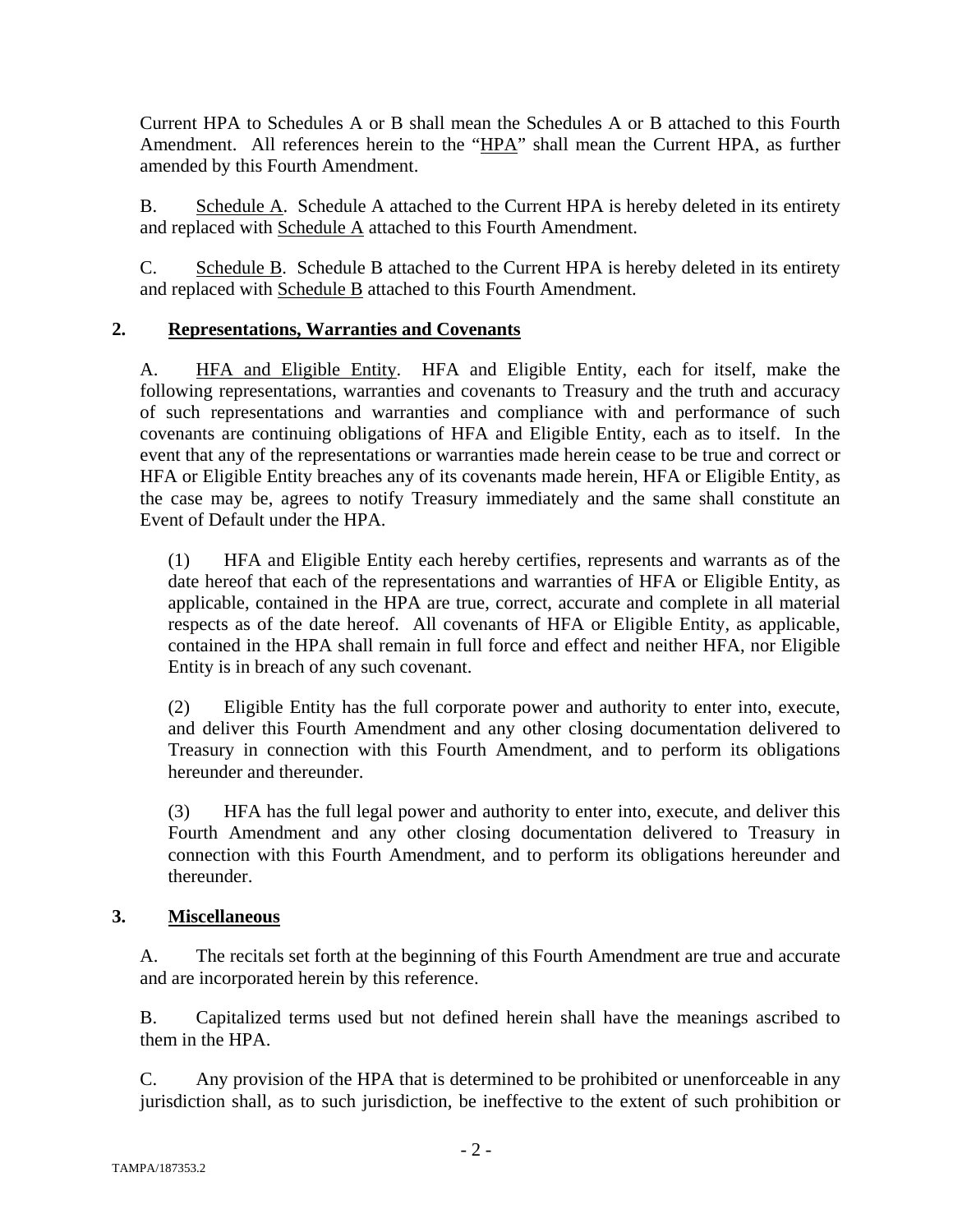unenforceability without invalidating the remaining provisions of the HPA, and no such prohibition or unenforceability in any jurisdiction shall invalidate such provision in any other jurisdiction.

D. This Fourth Amendment may be executed in two or more counterparts (and by different parties on separate counterparts), each of which shall be deemed an original, but all of which together shall constitute one and the same instrument. Facsimile or electronic copies of this Fourth Amendment shall be treated as originals for all purposes.

#### [SIGNATURE PAGE FOLLOWS; REMAINDER OF PAGE INTENTIONALLY LEFT BLANK]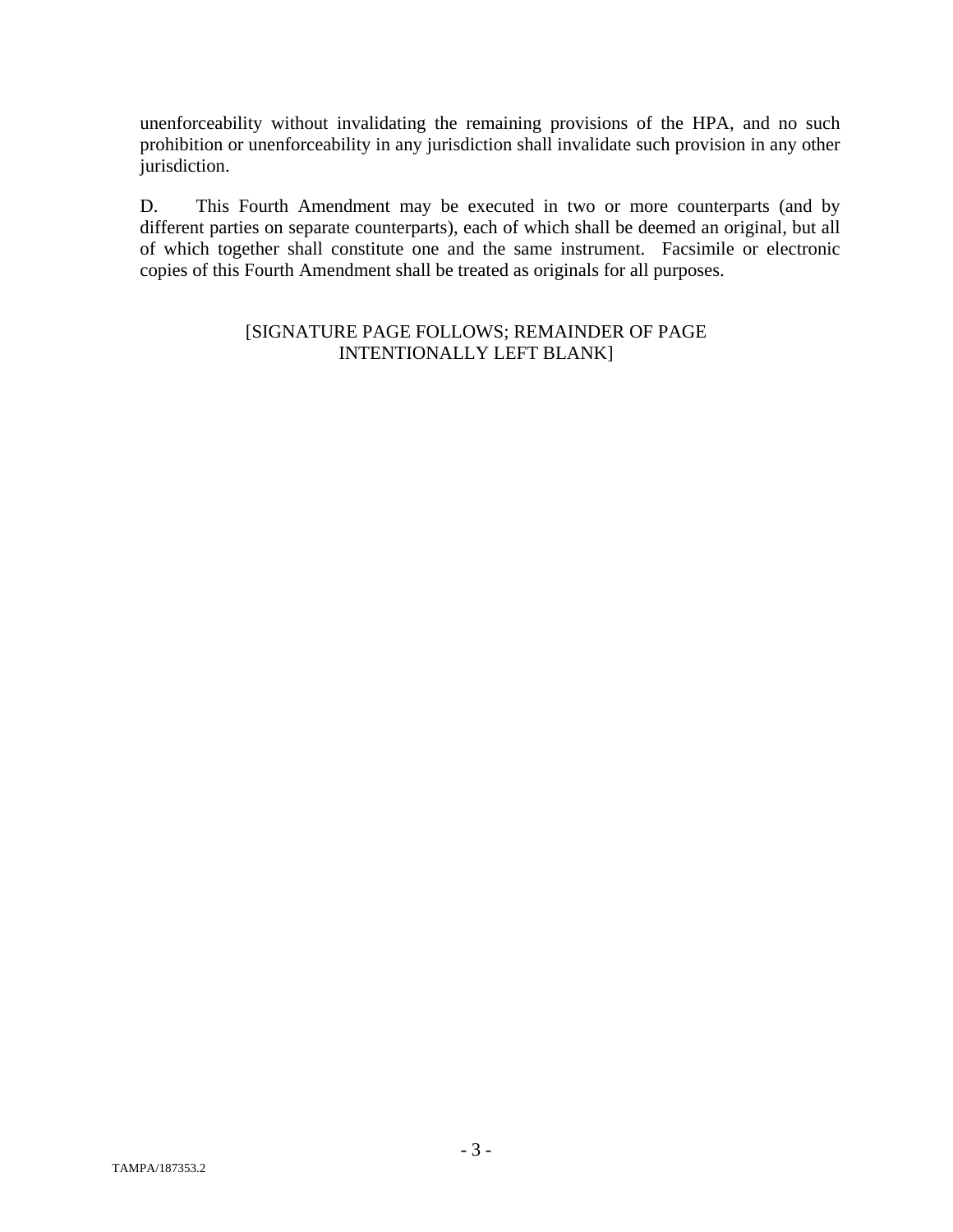**In Witness Whereof**, HFA, Eligible Entity and Treasury by their duly authorized officials hereby execute and deliver this Fourth Amendment to Commitment to Purchase Financial Instrument and HFA Participation Agreement as of the Amendment Date.

#### **HFA**: **TREASURY**:

SOUTH CAROLINA STATE HOUSING FINANCE AND DEVELOPMENT **AUTHORITY** 

UNITED STATES DEPARTMENT OF THE **TREASURY** 

By: /s/ Valarie M. Williams By: Name: Valarie M. Williams Name: Mathew Pendo

Title: Executive Director Title: Chief Investment Officer

#### **ELIGIBLE ENTITY**:

SC HOUSING CORP.

By: /s/ Valarie M. Williams Name: Valarie M. Williams Title: Executive Director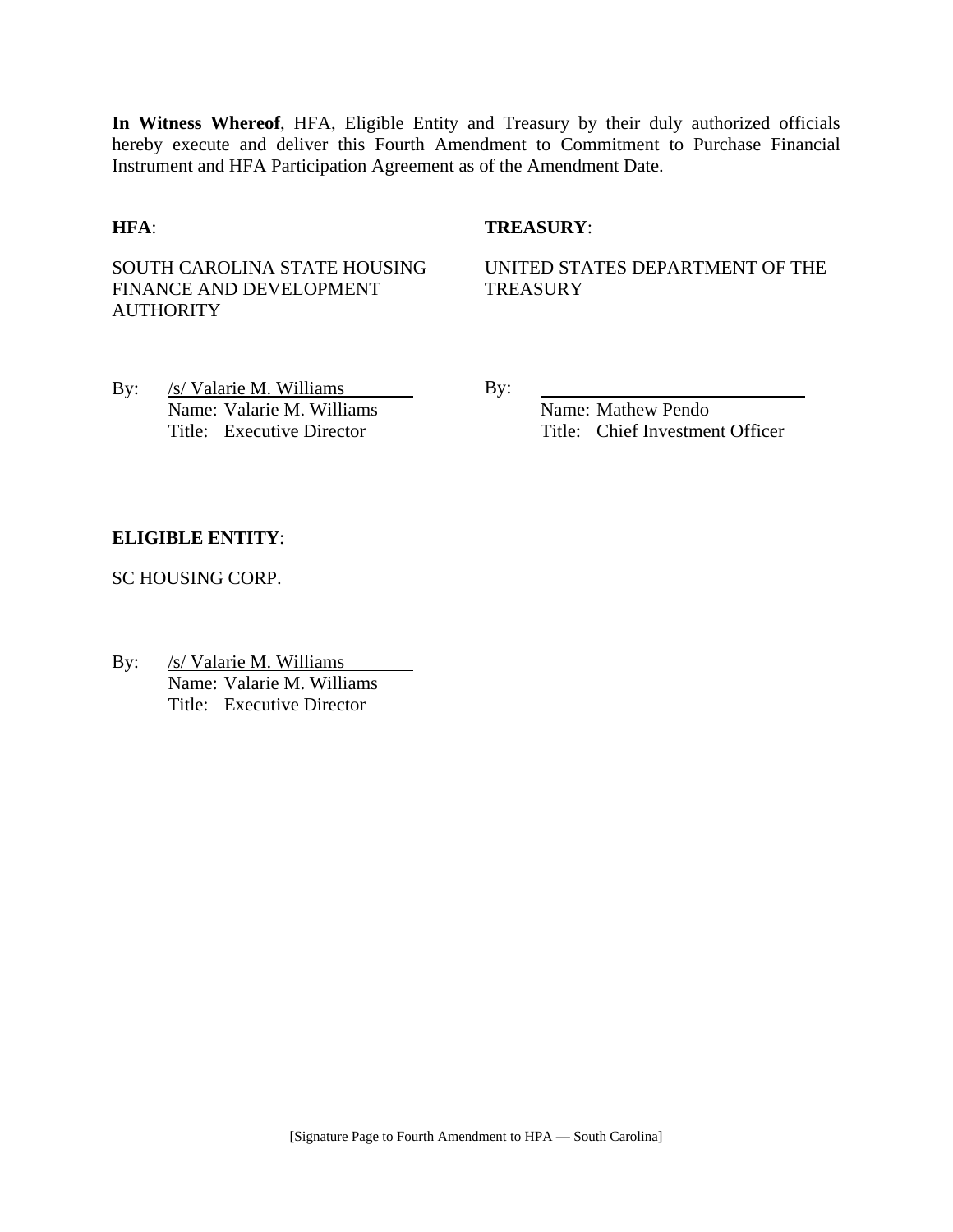In Witness Whereof, HFA, Eligible Entity and Treasury by their duly authorized officials hereby execute and deliver this Fourth Amendment to Commitment to Purchase Financial Instrument and HFA Participation Agreement as of the Amendment Date.

HFA:

#### TREASURY:

SOUTH CAROLINA STATE HOUSING FINANCE AND DEVELOPMENT **AUTHORITY** 

UNITED STATES DEPARTMENT OF THE **TREASURY** 

By:

Name: Title:

By:

Name: Mathew Pendo Title: Chief Investment Officer

#### **ELIGIBLE ENTITY:**

SC HOUSING CORP.

By:

Name: Title:

[Signature Page to Fourth Amendment to HPA - South Carolina]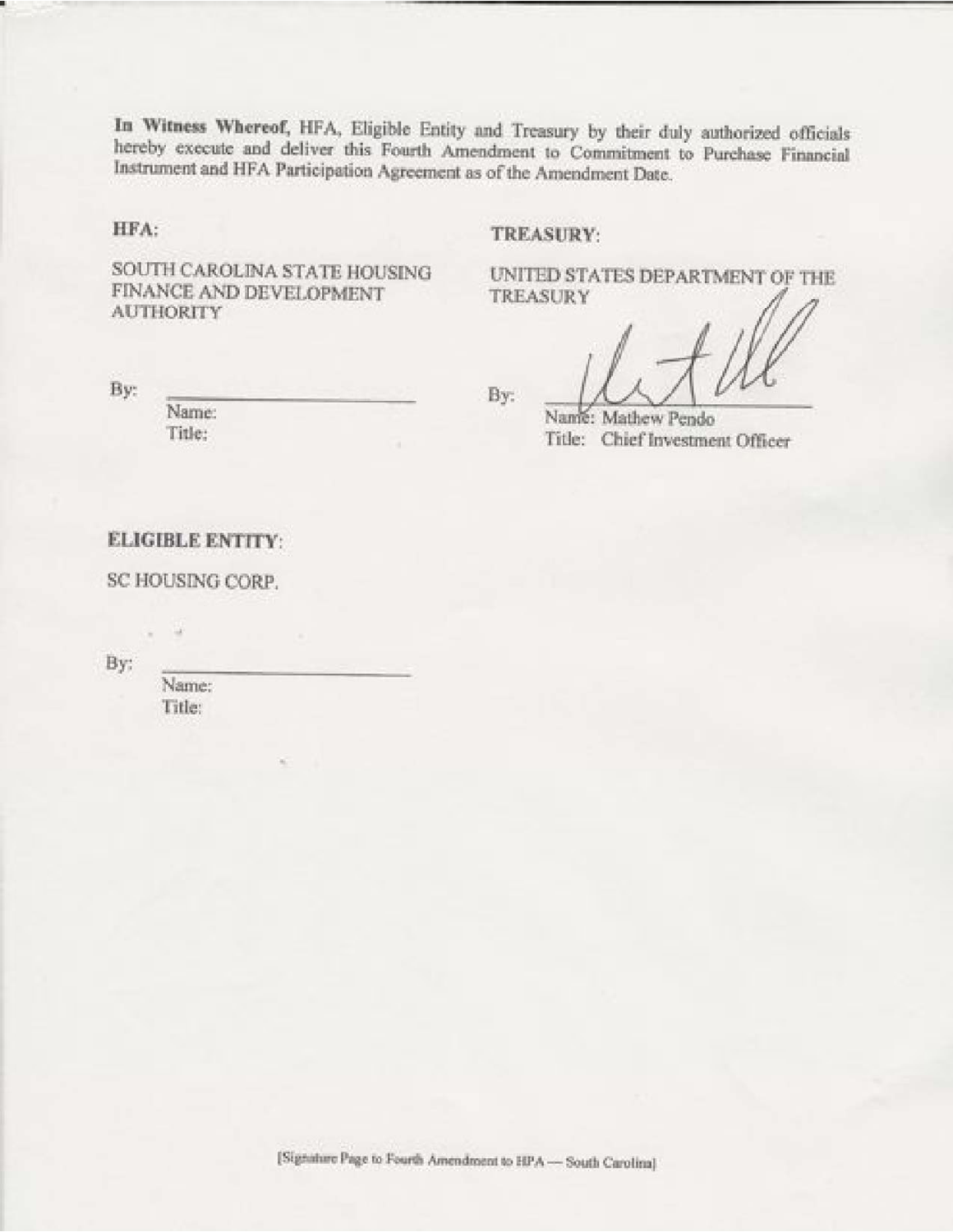# **EXHIBITS AND SCHEDULES**

Schedule A Basic Information

Schedule B Service Schedules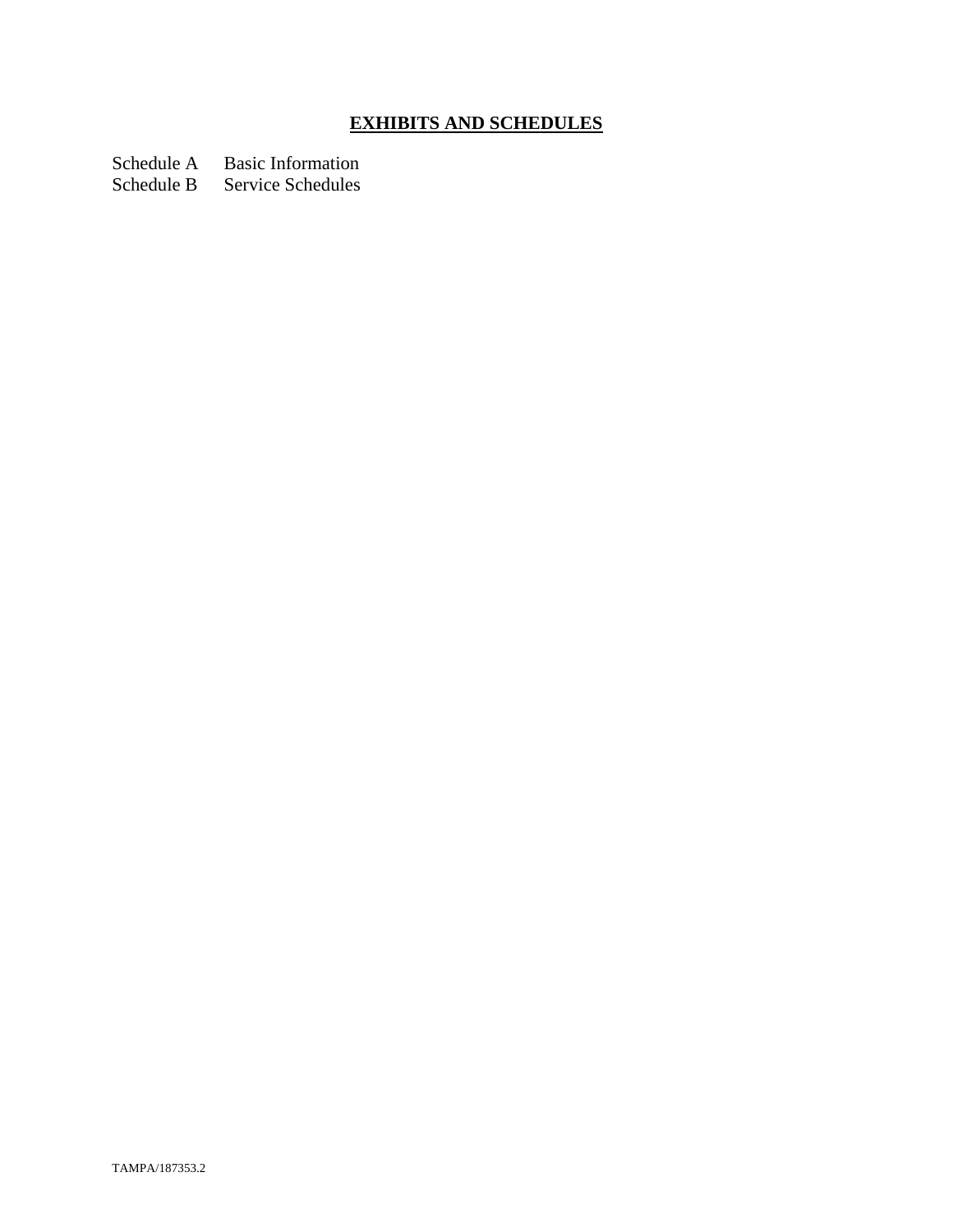#### **SCHEDULE A**

# **BASIC INFORMATION**

Eligible Entity Information:<br>Name of the Eligible Entity:

Corporate or other organizational form: Nonprofit corporation

Jurisdiction of organization: South Carolina

Notice Information:

SC Housing Corp. ("SCHC")

| <b>HFA</b> Information: |                                                                                       |
|-------------------------|---------------------------------------------------------------------------------------|
| Name of HFA:            | South Carolina State Housing Finance and<br>Development Authority                     |
| Organizational form:    | a public body, corporate and politic under<br>the laws of the State of South Carolina |
| Date of Application:    | June 1, 2010                                                                          |
| Date of Action Plan:    | September 1, 2010                                                                     |
| Notice Information:     |                                                                                       |

| Program Participation Cap:              | \$295,431,547.00 |
|-----------------------------------------|------------------|
| Portion of Program Participation Cap    |                  |
| <b>Representing Original HHF Funds:</b> | \$138,000,000.00 |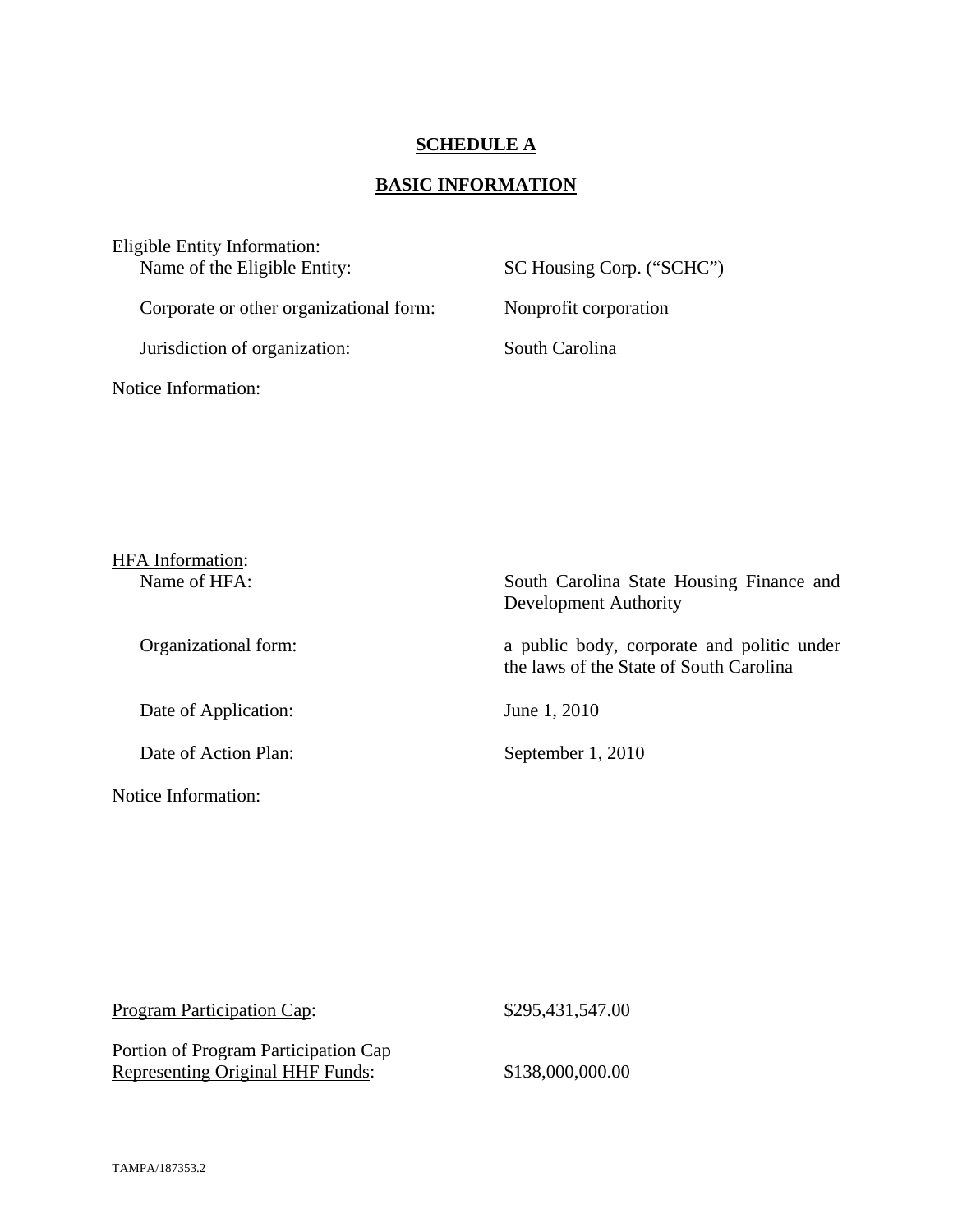| Portion of Program Participation Cap                   |                                                                                                                             |
|--------------------------------------------------------|-----------------------------------------------------------------------------------------------------------------------------|
| <b>Representing Unemployment HHF Funds:</b>            | \$58,772,347.00                                                                                                             |
| Permitted Expenses:                                    | \$54,005,984.00                                                                                                             |
| Closing Date:                                          | August 3, 2010                                                                                                              |
| <b>First Amendment Date:</b>                           | September 23, 2010                                                                                                          |
| <b>Second Amendment Date:</b>                          | September 29, 2010                                                                                                          |
| Third Amendment Date:                                  | December 16, 2010                                                                                                           |
| <b>Fourth Amendment Date:</b>                          | August 31, 2011                                                                                                             |
| <b>Eligible Entity Depository Account Information:</b> | See account information set forth in the<br>Depository Account Control Agreement<br>between Treasury and Eligible<br>Entity |

regarding the HHF Program.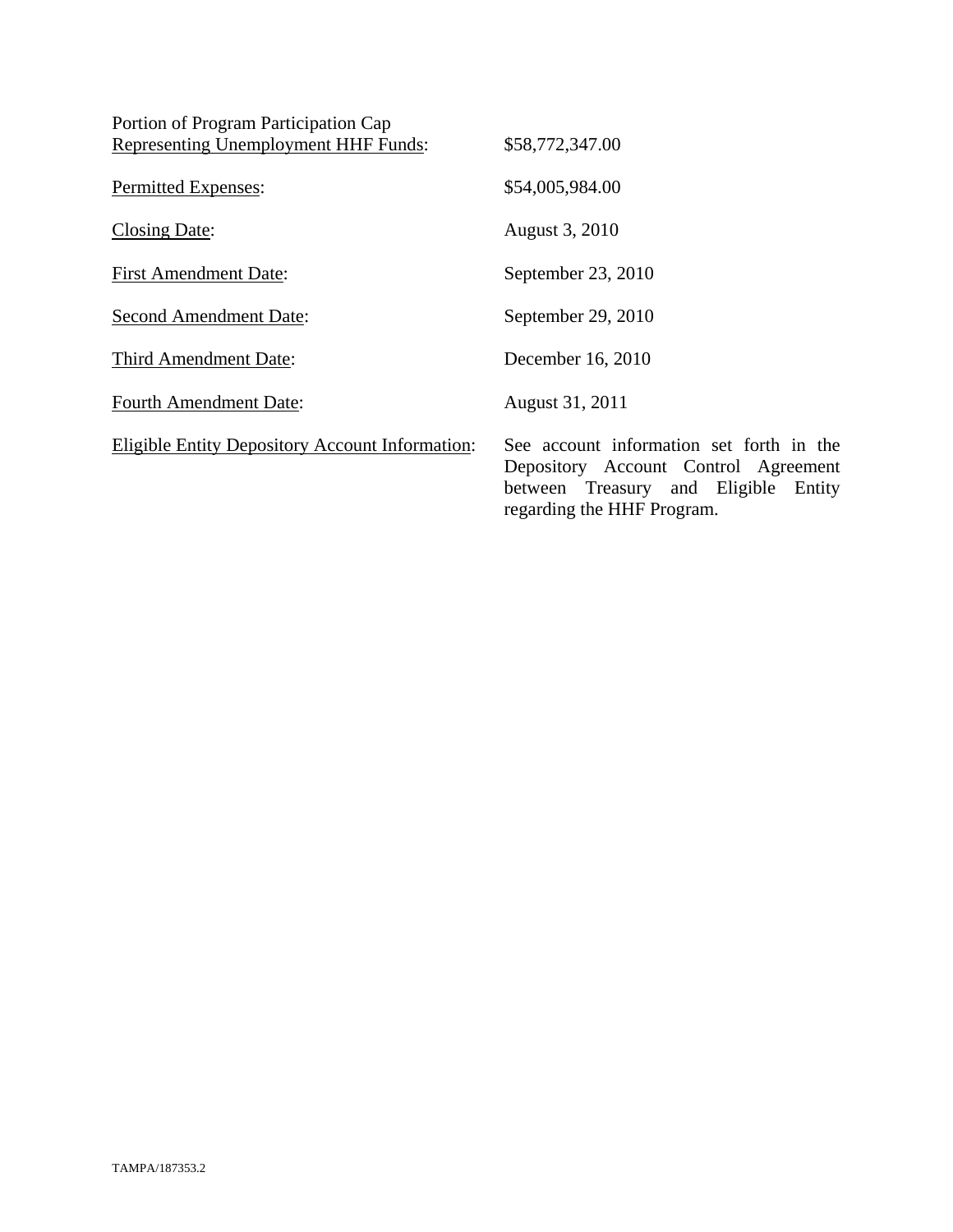#### **SCHEDULE B**

#### **SERVICE SCHEDULES**

The Service Schedules attached as Schedule B to the Current HPA are hereby deleted in their entirety and replaced with the attached Service Schedules (numbered sequentially as Service Schedule B-1, Service Schedule B-2, et. seq.), which collectively comprise Schedule B to the HPA.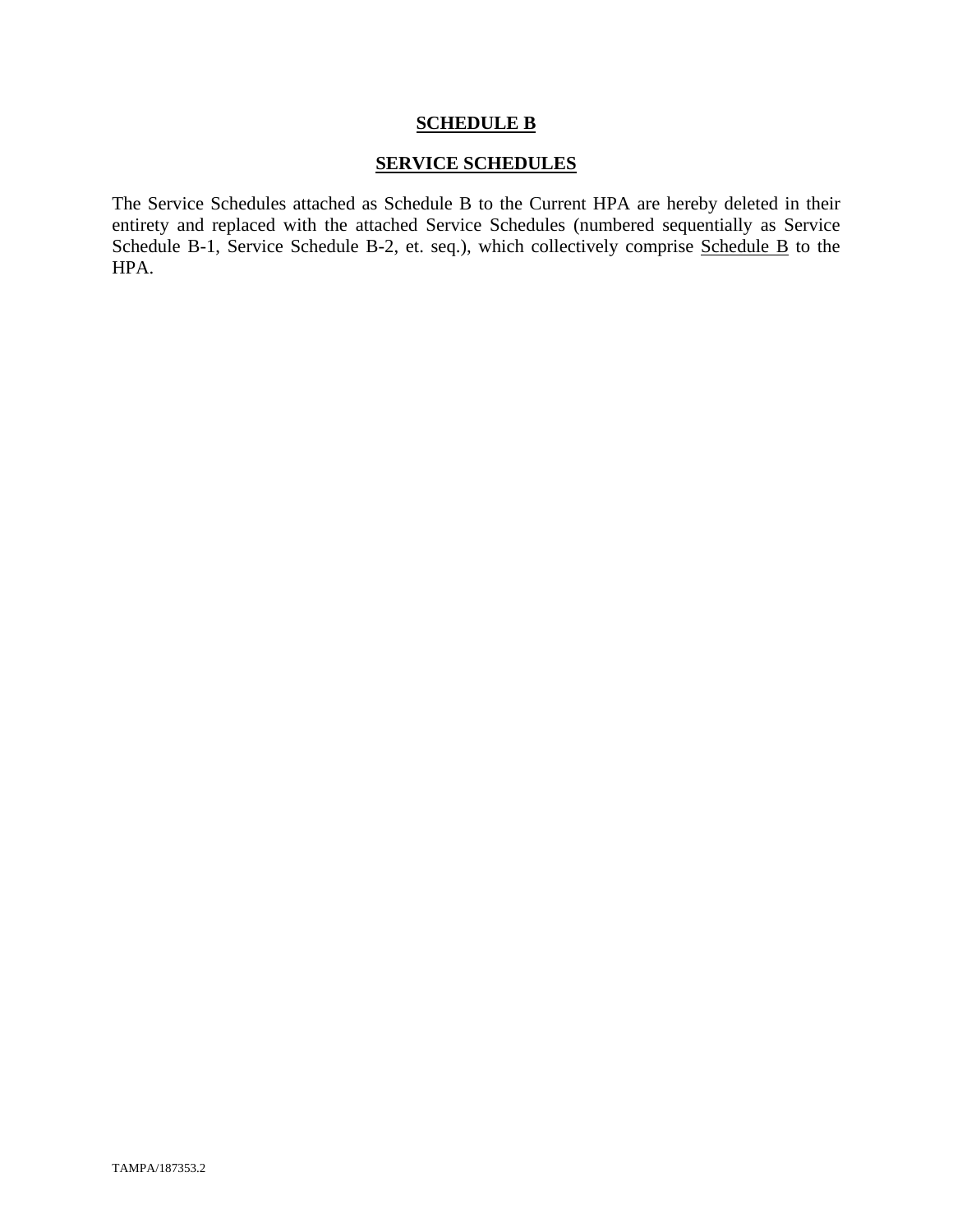### **SC State Housing Finance and Development Authority Monthly Payment Assistance Program Summary Guidelines**

| 1. | Program Overview                                                | The Monthly Payment Assistance Program will assist eligible<br>borrowers by making their full monthly mortgage payments for a<br>period of time. The terms and length of assistance will vary<br>based on borrower circumstances and the unemployment rate for<br>the county in which the property is located, and will be reviewed<br>periodically during the assistance period.<br>Assistance under this Program will be capped at 24 months and<br>\$36,000 per household, depending on borrower circumstances<br>(See Section 5) and county unemployment. (See Section 3 for<br>more information.)                                                |
|----|-----------------------------------------------------------------|-------------------------------------------------------------------------------------------------------------------------------------------------------------------------------------------------------------------------------------------------------------------------------------------------------------------------------------------------------------------------------------------------------------------------------------------------------------------------------------------------------------------------------------------------------------------------------------------------------------------------------------------------------|
| 2. | Program Goals                                                   | To bridge eligible borrowers across a gap in employment or other<br>reduction in income, and allow them to stay current on their<br>mortgages.                                                                                                                                                                                                                                                                                                                                                                                                                                                                                                        |
| 3. | Target Population/<br>Areas                                     | This Program will be available in all 46 counties in South<br>Carolina, and is intended to assist borrowers with a short-term<br>affordability problem.<br>Additional assistance will be available to eligible unemployed<br>homeowners living in targeted or "hardest hit" counties, those<br>with unemployment rates greater than or equal to 12%. Such<br>employment rate will be evaluated from time to time and may be<br>adjusted due to changing economic conditions.                                                                                                                                                                          |
| 4. | Program Allocation<br>(Excluding<br>Administrative<br>Expenses) | \$162,425,563.00                                                                                                                                                                                                                                                                                                                                                                                                                                                                                                                                                                                                                                      |
| 5. | <b>Borrower Eligibility</b><br>Criteria                         | An eligible borrower must be a "Responsible Borrower." A<br>"Responsible Borrower" is a borrower who is facing possible<br>foreclosure due to underemployment, unemployment, or a<br>significant reduction in self-employment income, in addition to<br>satisfying certain criteria.<br>Other specific criteria:<br>To qualify as unemployed for the Program, a borrower<br>must be unemployed and receiving unemployment<br>insurance ("UI") payments as administered by the State of<br>South Carolina, or unemployed with available UI benefits<br>exhausted within the previous 12 months.<br>To qualify as underemployed, a borrower must show a |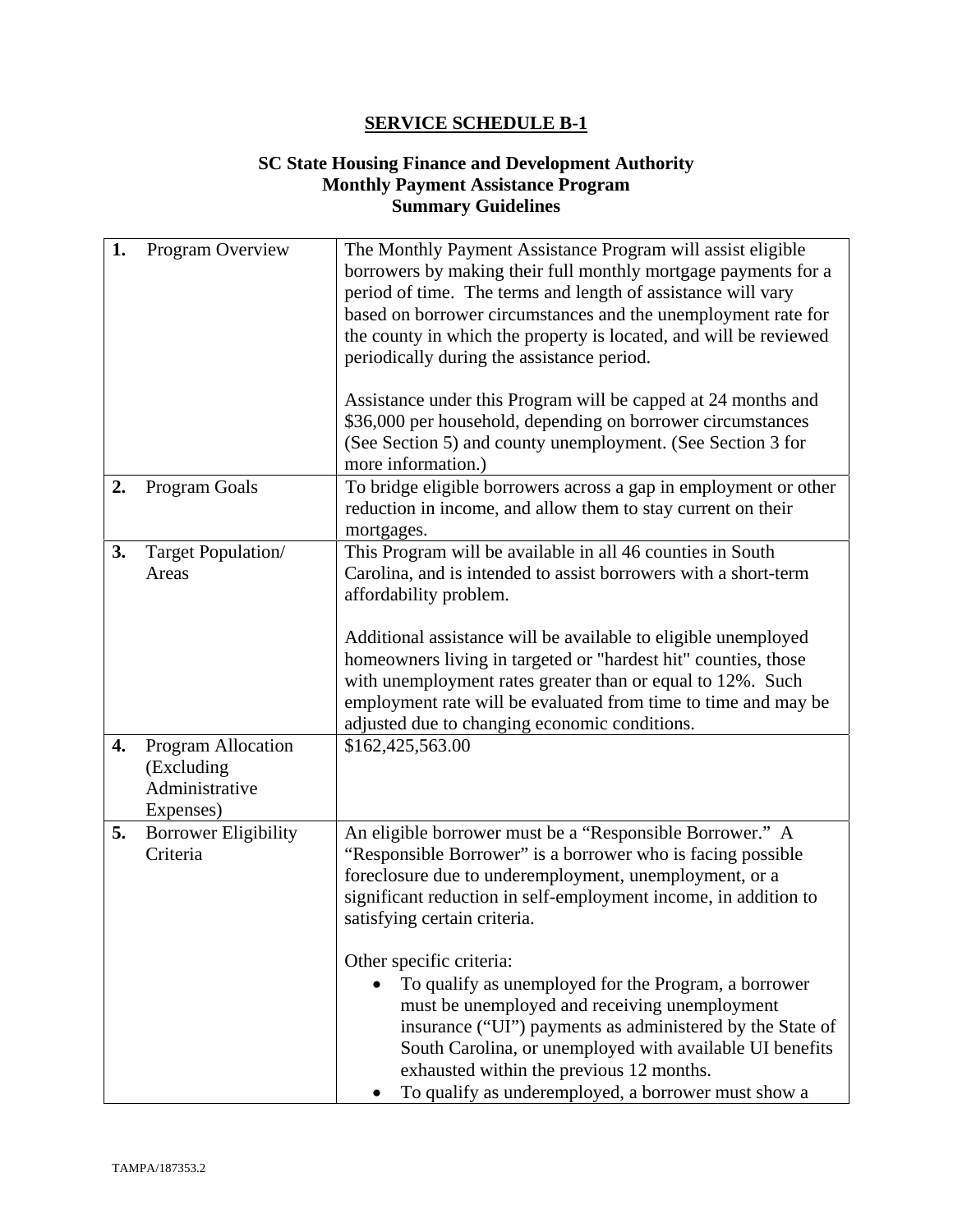|    |                                | minimum 25% reduction in available household income.<br>To qualify as self-employed with a significant reduction in |
|----|--------------------------------|---------------------------------------------------------------------------------------------------------------------|
|    |                                | income, a borrower must show that gross receipts for a                                                              |
|    |                                | primary borrower's business have been reduced a                                                                     |
|    |                                | minimum of 30%.                                                                                                     |
|    |                                |                                                                                                                     |
|    |                                | Payment to Income ratio must exceed an affordable level<br>٠                                                        |
|    |                                | as outlined in program and underwriting guidelines.                                                                 |
|    |                                | Borrower must provide a financial hardship affidavit.                                                               |
|    |                                | Unemployed borrower must demonstrate continued efforts                                                              |
|    |                                | to become re-employed.                                                                                              |
|    |                                | All final eligibility determinations will be made by SCHC.                                                          |
|    |                                | Funds will be available on a first-come first served basis.                                                         |
| 6. | Property/Loan                  |                                                                                                                     |
|    |                                | Eligible loans must be fixed term, amortizing loans, and the                                                        |
|    | Eligibility Criteria           | original loan amount must be within GSE limits.                                                                     |
|    |                                | Eligible properties must be owner-occupied primary residence                                                        |
|    |                                | located in South Carolina.                                                                                          |
| 7. | Program Exclusions             | Borrowers already under a non-South Carolina HFA Hardest-<br>$\bullet$                                              |
|    |                                | Hit Fund program will be ineligible to participate.                                                                 |
|    |                                | Transactions where the Judgment of Foreclosure and Sale has<br>$\bullet$                                            |
|    |                                | been issued prior to final approval by SCHC.                                                                        |
|    |                                | Borrowers without a documented, acceptable hardship as                                                              |
|    |                                | described above in Section 5.                                                                                       |
| 8. | <b>Structure of Assistance</b> | Assistance under this Program will be provided in the form of a                                                     |
|    |                                | nonrecourse zero-percent interest, non-amortizing, forgivable                                                       |
|    |                                | loan secured by a subordinate lien on the subject property. The                                                     |
|    |                                | loan will be forgiven over a five (5) year period at a rate of 20%                                                  |
|    |                                |                                                                                                                     |
|    |                                | per year. If property is sold or refinanced prior to the loan                                                       |
|    |                                | termination date, funds will be recovered should sufficient equity                                                  |
|    |                                | be available from the transaction.                                                                                  |
|    |                                |                                                                                                                     |
|    |                                | Any loan payoff proceeds will be recycled for use within the                                                        |
|    |                                | Program and used to provide assistance to additional homeowners                                                     |
|    |                                | until December 31, 2017, at which time any proceeds shall be                                                        |
|    |                                | returned to Treasury.                                                                                               |
| 9. | Per Household                  | Assistance under this Program for unemployed borrowers will be                                                      |
|    | Assistance                     | capped at \$36,000 per household for all counties.                                                                  |
|    |                                | Assistance under this Program for underemployed or self-                                                            |
|    |                                | employed borrowers will be capped at \$18,000 per household for                                                     |
|    |                                | all counties.                                                                                                       |
|    |                                |                                                                                                                     |
|    |                                | Expected Median: \$12,000                                                                                           |
|    | 10. Duration of Assistance     | Assistance under this Program for unemployed borrowers will be                                                      |
|    |                                | capped at 24 months for targeted counties (as described in Section                                                  |
|    |                                | 3), and 12 months for all other counties.                                                                           |
|    |                                |                                                                                                                     |
|    |                                |                                                                                                                     |
|    |                                | Assistance under this Program for underemployed or self-                                                            |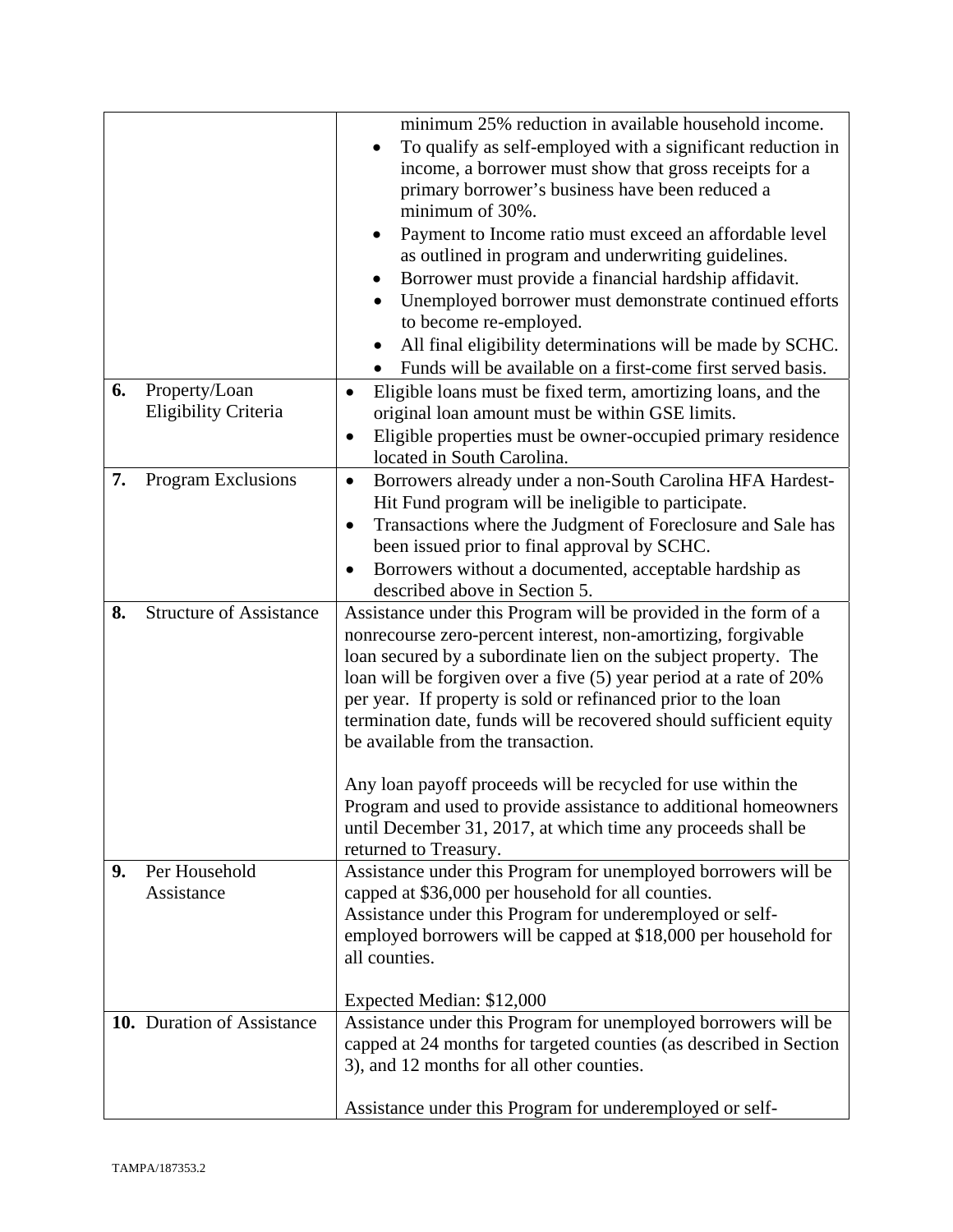|                                                                                 | employed borrowers will be capped at 6 months for all counties.                                                                                                                                                                                                                                                                                                                                                                                                                                                                                                                                                                                                                                                                                                                                                                                                                                                                                             |
|---------------------------------------------------------------------------------|-------------------------------------------------------------------------------------------------------------------------------------------------------------------------------------------------------------------------------------------------------------------------------------------------------------------------------------------------------------------------------------------------------------------------------------------------------------------------------------------------------------------------------------------------------------------------------------------------------------------------------------------------------------------------------------------------------------------------------------------------------------------------------------------------------------------------------------------------------------------------------------------------------------------------------------------------------------|
| 11. Estimated Number of                                                         | It is expected that that $12,000 - 14,000$ families will be assisted                                                                                                                                                                                                                                                                                                                                                                                                                                                                                                                                                                                                                                                                                                                                                                                                                                                                                        |
| Participating                                                                   | under this Program.                                                                                                                                                                                                                                                                                                                                                                                                                                                                                                                                                                                                                                                                                                                                                                                                                                                                                                                                         |
| Households                                                                      |                                                                                                                                                                                                                                                                                                                                                                                                                                                                                                                                                                                                                                                                                                                                                                                                                                                                                                                                                             |
| 12. Program Inception/                                                          | This Program was originally rolled out statewide on January 20,                                                                                                                                                                                                                                                                                                                                                                                                                                                                                                                                                                                                                                                                                                                                                                                                                                                                                             |
| Duration                                                                        | 2011 and is expected to be available for 60 months.                                                                                                                                                                                                                                                                                                                                                                                                                                                                                                                                                                                                                                                                                                                                                                                                                                                                                                         |
| 13. Program Interactions<br>with Other Programs<br>(e.g. other HFA<br>programs) | This Program will interact with:<br>Direct Loan Assistance Program - Households that are<br>$\bullet$<br>delinquent at the time monthly assistance begins may<br>be eligible for direct assistance to help with any<br>capitalized arrearage that exists.<br>HAMP Assistance Program - Households successfully<br>$\bullet$<br>coming out of the Program may be eligible for HAMP<br>Assistance to obtain a permanent modification.<br>Property Disposition Assistance Program -<br>Households that are not self-supporting after                                                                                                                                                                                                                                                                                                                                                                                                                           |
|                                                                                 | exhausting allowable funding under this Program may<br>be eligible for the Property Disposition Assistance<br>Program.                                                                                                                                                                                                                                                                                                                                                                                                                                                                                                                                                                                                                                                                                                                                                                                                                                      |
| 14. Program Interactions<br>with HAMP                                           | The Program could effectively "hand off" the borrower to HAMP<br>once the borrower is reemployed, if required. Households<br>successfully coming out of the Program may be eligible for<br>HAMP assistance to obtain a permanent modification.<br>The funds from this Program would be utilized prior to UP.<br>Implementing the Program in this order is most beneficial to the<br>borrower and the investor since payments would continue to be<br>made instead of capitalized and no late charges or adverse credit<br>report would occur. Should the borrower still be unemployed after<br>the assistance from this Program ends, they may be eligible to roll<br>into UP.<br>Beneficiaries who participated in UP prior to making application<br>to SC HELP would be eligible to participate in this Program.<br>It is also expected that this Program may act as a front-end<br>extension of existing forbearance with deed-in-lieu wrap<br>programs. |
| 15. Program Leverage with<br><b>Other Financial</b><br>Resources                | None.                                                                                                                                                                                                                                                                                                                                                                                                                                                                                                                                                                                                                                                                                                                                                                                                                                                                                                                                                       |
| 16. Qualify as an<br>Unemployment<br>Program                                    | $\boxtimes$ Yes<br>$\square$ No                                                                                                                                                                                                                                                                                                                                                                                                                                                                                                                                                                                                                                                                                                                                                                                                                                                                                                                             |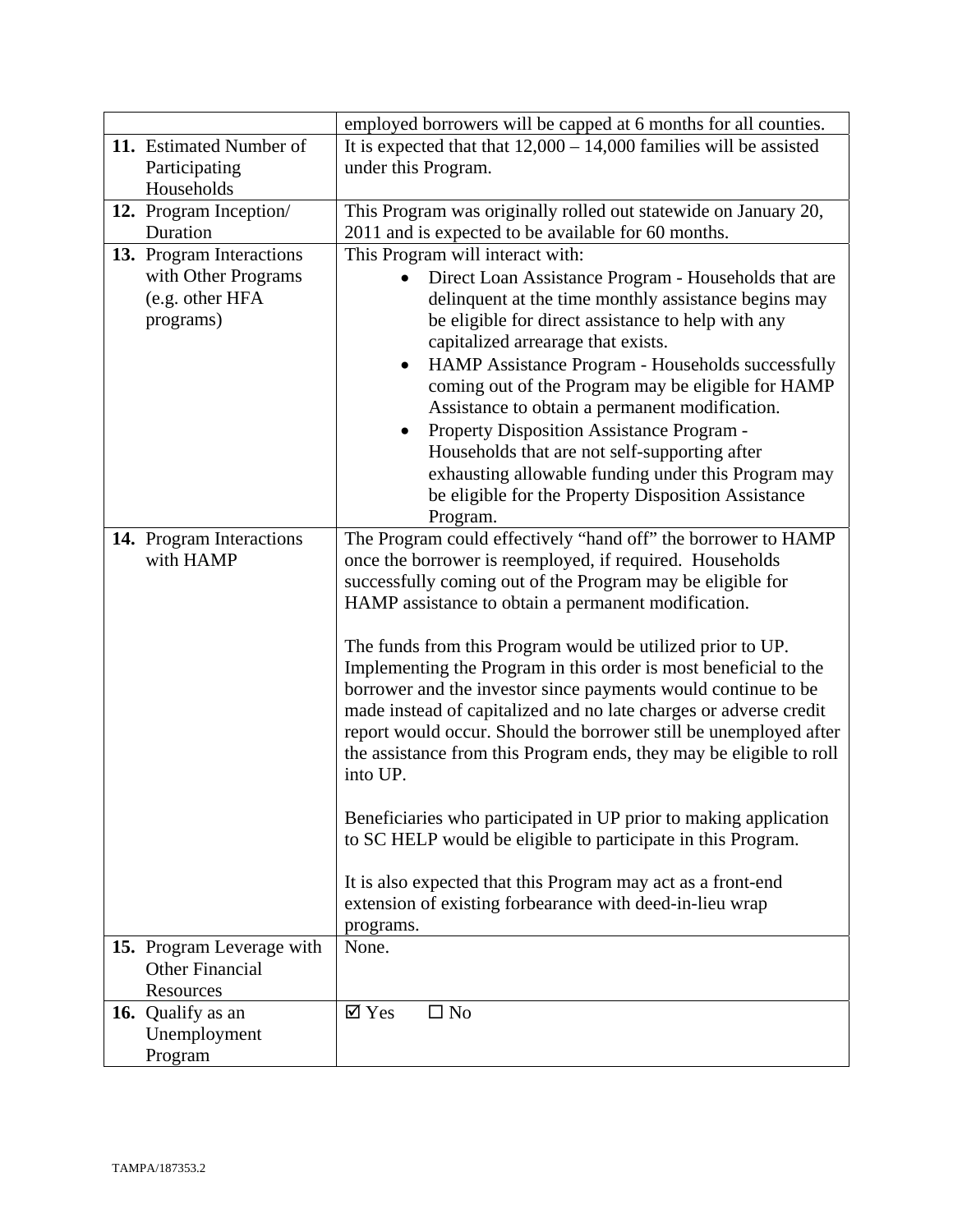#### **SC State Housing Finance and Development Authority Direct Loan Assistance Program Summary Guidelines**

| 1. | Program Overview                                                       | In some cases borrowers may have fallen behind on their<br>mortgage payments, and have since regained the ability to make<br>the full payment, or are eligible for funding under the Monthly<br>Payment ("MPA") program. However, there may still be an<br>accrued arrearage owed to the lender which, until paid, places a<br>hardship on the borrower due to a continued accumulation of late<br>fees and other charges. Under the Direct Loan Assistance<br>Program, funding will be provided to bring such loans current.<br>Funds may also be made available for principal reductions in<br>order ensure long-term affordability.<br>The terms of assistance will vary based on the unemployment rate<br>for the county in which the property is located, and will be<br>reviewed periodically during the assistance period.<br>Assistance under this Program will be capped at \$20,000 per<br>household.<br>Program is a one-time payment per borrower household. |
|----|------------------------------------------------------------------------|--------------------------------------------------------------------------------------------------------------------------------------------------------------------------------------------------------------------------------------------------------------------------------------------------------------------------------------------------------------------------------------------------------------------------------------------------------------------------------------------------------------------------------------------------------------------------------------------------------------------------------------------------------------------------------------------------------------------------------------------------------------------------------------------------------------------------------------------------------------------------------------------------------------------------------------------------------------------------|
| 2. | <b>Program Goals</b>                                                   | To help borrowers become current on their mortgage during or<br>following a brief interruption or reduction in income and to<br>ensure long-term affordability.                                                                                                                                                                                                                                                                                                                                                                                                                                                                                                                                                                                                                                                                                                                                                                                                          |
| 3. | Target Population/<br>Areas                                            | This Program will be available in all 46 counties in South<br>Carolina.                                                                                                                                                                                                                                                                                                                                                                                                                                                                                                                                                                                                                                                                                                                                                                                                                                                                                                  |
| 4. | <b>Program Allocation</b><br>(Excluding<br>Administrative<br>Expenses) | \$56,000,000.00                                                                                                                                                                                                                                                                                                                                                                                                                                                                                                                                                                                                                                                                                                                                                                                                                                                                                                                                                          |
| 5. | <b>Borrower Eligibility</b><br>Criteria                                | An eligible borrower must be a "Responsible Borrower."<br>"Responsible Borrower" is a borrower who is facing possible<br>foreclosure due to a hardship beyond his/her control, i.e.<br>underemployment, unemployment, significant reduction in self-<br>employment income, death of a spouse, catastrophic health-<br>related expenses or income interruption, and/or divorce, in<br>addition to satisfying certain criteria.<br>Other specific criteria:<br>Must be able to demonstrate that delinquency was the                                                                                                                                                                                                                                                                                                                                                                                                                                                        |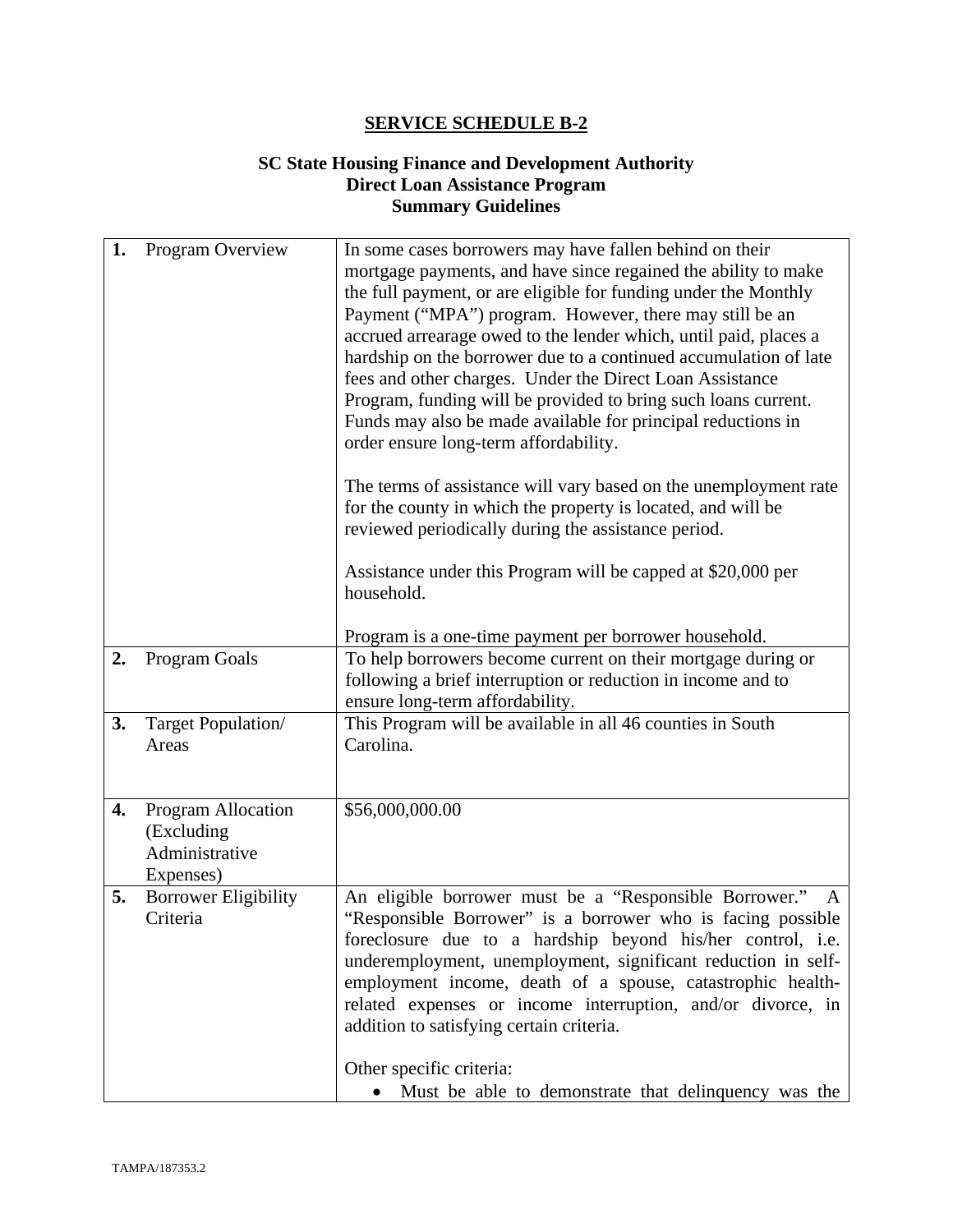|    |                                | result of circumstances beyond the borrower's control.<br>Payment to Income ratio must not exceed an affordable |
|----|--------------------------------|-----------------------------------------------------------------------------------------------------------------|
|    |                                |                                                                                                                 |
|    |                                | level as outlined in program and underwriting guidelines                                                        |
|    |                                | unless Borrower is approved for funding under the MPA                                                           |
|    |                                | program.                                                                                                        |
|    |                                | Borrower must provide a financial hardship affidavit.                                                           |
|    |                                | Borrower must demonstrate that circumstances that led to                                                        |
|    |                                | the delinquency have been resolved unless borrower is                                                           |
|    |                                |                                                                                                                 |
|    |                                | approved for funding under the MPA program.                                                                     |
|    |                                | All final eligibility determinations will be made by SCHC.                                                      |
|    |                                | Funds will be available on a first-come first served basis.                                                     |
| 6. | Property/Loan                  | Eligible loans must be fixed term, amortizing loans and the                                                     |
|    | Eligibility Criteria           | original loan amount must be within GSE limits.                                                                 |
|    |                                | Eligible properties must be owner-occupied primary residence<br>$\bullet$                                       |
|    |                                | located in South Carolina.                                                                                      |
| 7. | Program Exclusions             | Borrowers without a documented, acceptable hardship as<br>$\bullet$                                             |
|    |                                | described above in Section 5.                                                                                   |
|    |                                | Transactions where the Judgment of Foreclosure and Sale has                                                     |
|    |                                | been issued prior to final approval by SCHC.                                                                    |
| 8. | <b>Structure of Assistance</b> | Assistance under this Program will be provided in the form of a                                                 |
|    |                                | nonrecourse zero-percent interest, non-amortizing, forgivable                                                   |
|    |                                | loan secured by a subordinate lien on the subject property. The                                                 |
|    |                                | loan will be forgiven over a five (5) year period at a rate of 20%                                              |
|    |                                |                                                                                                                 |
|    |                                | per year. If property is sold or refinanced prior to the loan                                                   |
|    |                                | termination date, funds will be recovered should sufficient equity                                              |
|    |                                | be available from the transaction.                                                                              |
|    |                                |                                                                                                                 |
|    |                                | Any loan payoff proceeds will be recycled for use within the                                                    |
|    |                                | Program and used to provide assistance to additional homeowners                                                 |
|    |                                | until December 31, 2017, at which time any proceeds shall be                                                    |
|    |                                | returned to Treasury.                                                                                           |
| 9  | Per Household                  | Assistance under this Program will be capped at \$20,000 per                                                    |
|    | Assistance                     | household for all counties.                                                                                     |
|    |                                | Expected Median: \$9,000.                                                                                       |
|    | 10. Duration of Assistance     | Program is a one-time payment per borrower household.                                                           |
|    | 11. Estimated Number of        | It is expected that that $5,000 - 7,000$ families will be assisted                                              |
|    | Participating                  | under this Program.                                                                                             |
|    | Households                     |                                                                                                                 |
|    | 12. Program Inception/         | This Program was originally rolled out statewide on January 20,                                                 |
|    | Duration                       | 2011 and is expected to be available for 60 months.                                                             |
|    | 13. Program Interactions       | This Program will interact with the following South Carolina                                                    |
|    | with Other Programs            | HFA Hardest-Hit Fund Programs:                                                                                  |
|    |                                |                                                                                                                 |
|    | (e.g. other HFA                | HAMP Assistance Program - One of the primary                                                                    |
|    | programs)                      | goals of the Program is to prepare borrowers for a                                                              |
|    |                                | HAMP modification. Homeowners may progress to                                                                   |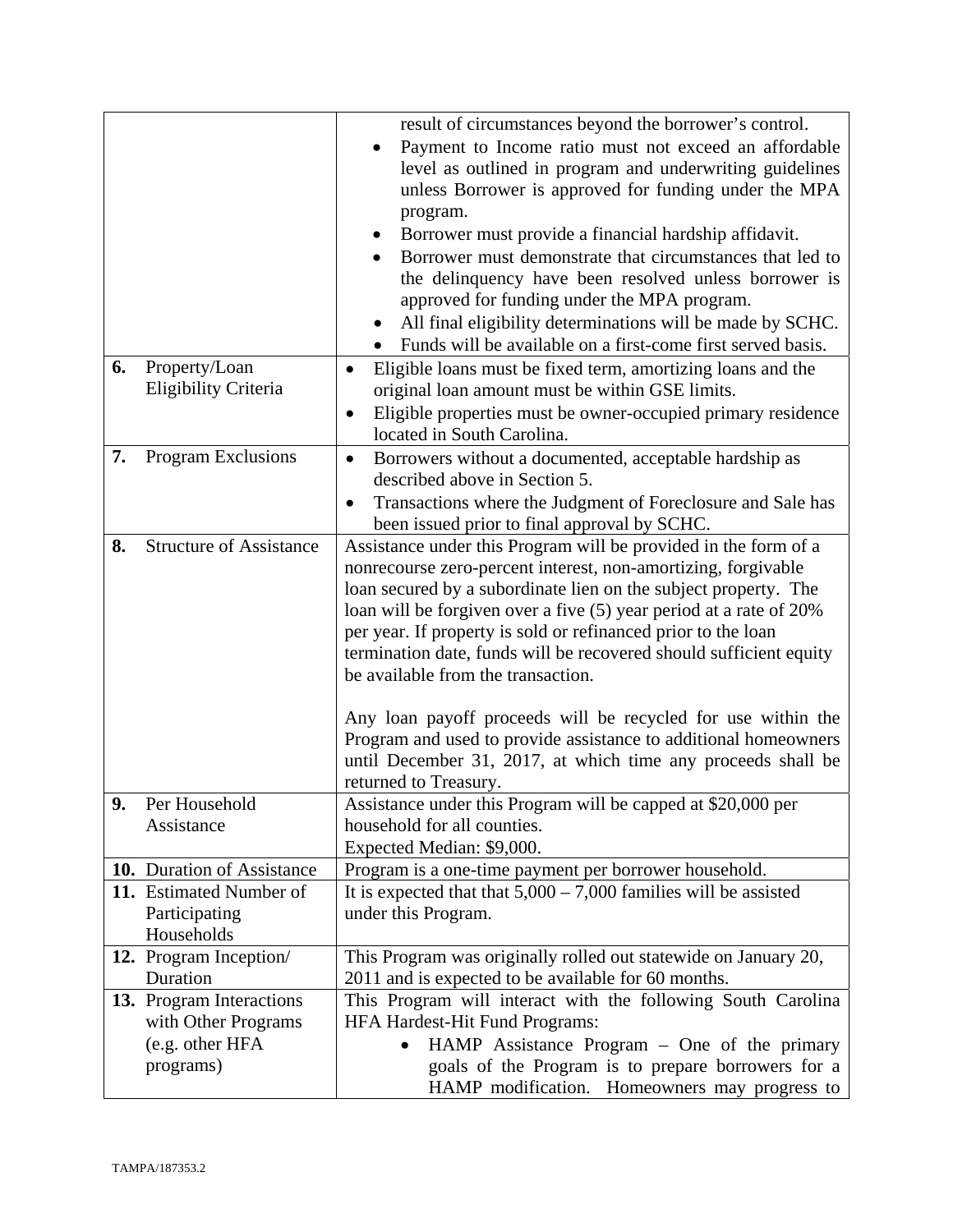|                                 | the HAMP Assistance Program                                      |
|---------------------------------|------------------------------------------------------------------|
|                                 | Monthly Payment Assistance Program - Households<br>$\bullet$     |
|                                 | with a capitalized arrearage and a temporarily reduced           |
|                                 | level of income may be eligible for the Program and              |
|                                 | the Monthly Payment Assistance Program to cure the               |
|                                 | immediate delinquency and to insure that further                 |
|                                 | delinquencies are not incurred.                                  |
|                                 |                                                                  |
| <b>14.</b> Program Interactions | This Program may be used in conjunction with the HAMP            |
| with HAMP                       | Assistance Program to assist the borrower become eligible for    |
|                                 | HAMP or to cure an accrued delinquency for a borrower already    |
|                                 | under a HAMP modification.                                       |
| 15. Program Leverage with       | Servicer/Investor will be required to waive all non-expense fees |
| <b>Other Financial</b>          | ( <i>i.e.</i> late fees).                                        |
| Resources                       |                                                                  |
| 16. Qualify as an               | $\Box$ Yes<br>$\boxtimes$ No                                     |
| Unemployment                    |                                                                  |
| Program                         |                                                                  |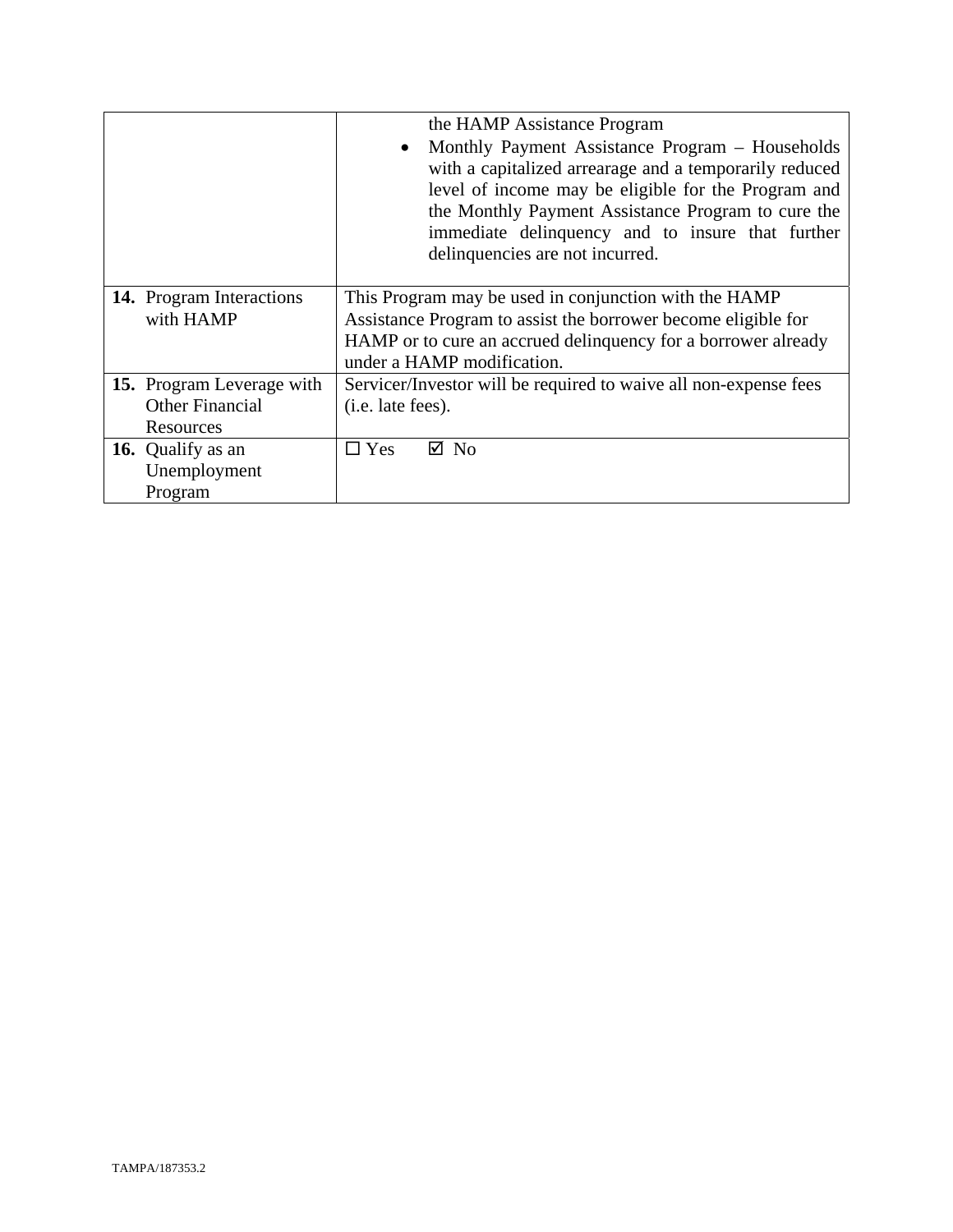# **SC State Housing Finance and Development Authority HAMP Assistance Program Summary Guidelines**

| 1. | Program Overview                                                | The majority of lenders in South Carolina are offering troubled<br>borrowers the opportunity to modify their loans under certain<br>circumstances. The most notable of these programs is the Home<br>Affordable Modification Program ("HAMP"). According to<br>many loan servicers, there are many borrowers whose proposed<br>modifications fail the net-present-value (NPV) test for eligibility<br>by a relatively small amount. Under the HAMP Assistance<br>Program, funding will be provided to bridge the gap so that the<br>mortgage can be modified to an affordable level.<br>Assistance under this Program will be capped \$5,000 per<br>household. |
|----|-----------------------------------------------------------------|----------------------------------------------------------------------------------------------------------------------------------------------------------------------------------------------------------------------------------------------------------------------------------------------------------------------------------------------------------------------------------------------------------------------------------------------------------------------------------------------------------------------------------------------------------------------------------------------------------------------------------------------------------------|
|    |                                                                 | Program is a one-time payment per borrower household.                                                                                                                                                                                                                                                                                                                                                                                                                                                                                                                                                                                                          |
| 2. | Program Goals                                                   | To provide limited funding to help borrowers become eligible for<br>HAMP.                                                                                                                                                                                                                                                                                                                                                                                                                                                                                                                                                                                      |
| 3. | Target Population/                                              | This Program will be available in all 46 counties in South                                                                                                                                                                                                                                                                                                                                                                                                                                                                                                                                                                                                     |
|    | Areas                                                           | Carolina.                                                                                                                                                                                                                                                                                                                                                                                                                                                                                                                                                                                                                                                      |
| 4. | Program Allocation<br>(Excluding<br>Administrative<br>Expenses) | \$5,000,000.00                                                                                                                                                                                                                                                                                                                                                                                                                                                                                                                                                                                                                                                 |
| 5. | <b>Borrower Eligibility</b><br>Criteria                         | An eligible borrower must be a "Responsible Borrower."<br>"Responsible Borrower" is a borrower who is facing possible<br>foreclosure due to a hardship beyond his/her control, i.e.<br>underemployment, unemployment, significant reduction in self-<br>employment income, death of a spouse, catastrophic health-<br>related expenses or income interruption, and/or divorce, in<br>addition to satisfying certain criteria.                                                                                                                                                                                                                                  |
|    |                                                                 | Other specific criteria:<br>Borrower must provide a financial hardship affidavit.<br>Must meet all other HAMP requirements.<br>Must successfully complete HAMP trial period prior to<br>final payment to investor.<br>All final eligibility determinations will be made by SCHC.<br>Funds will be available on a first-come first served basis.                                                                                                                                                                                                                                                                                                                |
| 6. | Property/Loan<br>Eligibility Criteria                           | Eligible loans must be fixed term, fully amortizing, and the<br>$\bullet$<br>original loan amount must be within GSE limits.<br>Eligible properties must be owner-occupied primary residence                                                                                                                                                                                                                                                                                                                                                                                                                                                                   |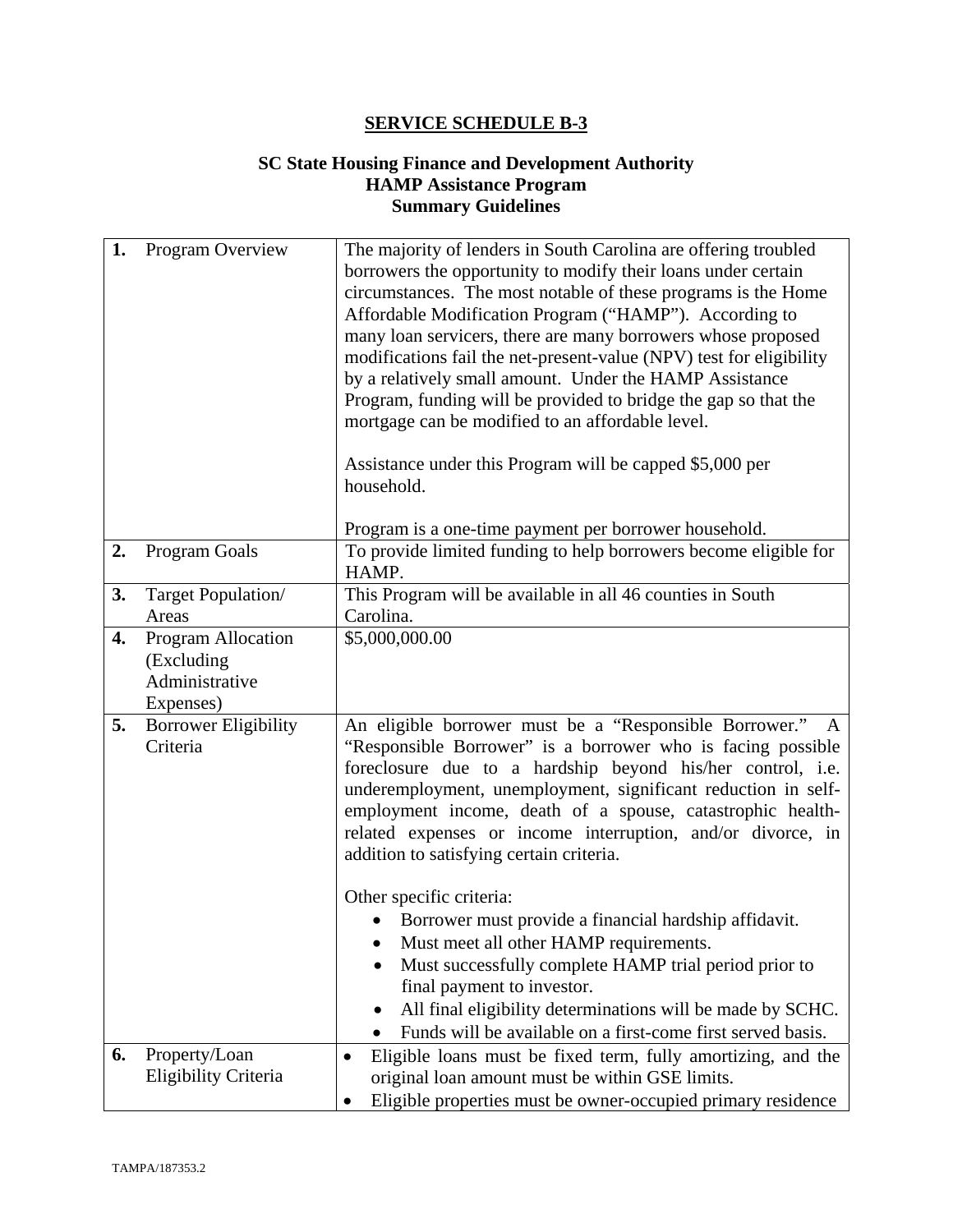|    |                                                                                 | located in South Carolina.                                                                                                                                                                                                                                                                                                                                                                                                                                                                                         |
|----|---------------------------------------------------------------------------------|--------------------------------------------------------------------------------------------------------------------------------------------------------------------------------------------------------------------------------------------------------------------------------------------------------------------------------------------------------------------------------------------------------------------------------------------------------------------------------------------------------------------|
| 7. | Program Exclusions                                                              | Borrowers without a documented, acceptable hardship as<br>$\bullet$                                                                                                                                                                                                                                                                                                                                                                                                                                                |
|    |                                                                                 | described above in Section 5.                                                                                                                                                                                                                                                                                                                                                                                                                                                                                      |
|    |                                                                                 | Transactions where the Judgment of Foreclosure and Sale has<br>$\bullet$                                                                                                                                                                                                                                                                                                                                                                                                                                           |
|    |                                                                                 | been issued prior to final approval by SCHC.                                                                                                                                                                                                                                                                                                                                                                                                                                                                       |
| 8. | <b>Structure of Assistance</b>                                                  | Assistance under this Program will be provided in the form of a<br>nonrecourse zero-percent interest, non-amortizing, forgivable<br>loan secured by a subordinate lien on the subject property. The<br>loan will be forgiven over a five (5) year period at a rate of 20%<br>per year. If property is sold or refinanced prior to the loan<br>termination date, funds will be recovered should sufficient equity<br>be available from the transaction.                                                             |
|    |                                                                                 | Any loan payoff proceeds will be recycled for use within the<br>Program and used to provide assistance to additional homeowners<br>until December 31, 2017, at which time any proceeds shall be<br>returned to Treasury.                                                                                                                                                                                                                                                                                           |
| 9. | Per Household<br>Assistance                                                     | Assistance under this Program will be capped \$5,000 per<br>household.<br>Expected Median: \$4,000.                                                                                                                                                                                                                                                                                                                                                                                                                |
|    | 10. Duration of Assistance                                                      | Program is a one-time payment per borrower household.                                                                                                                                                                                                                                                                                                                                                                                                                                                              |
|    | 11. Estimated Number of<br>Participating<br>Households                          | It is expected that that $1,000 - 1,500$ families will be assisted<br>under this Program.                                                                                                                                                                                                                                                                                                                                                                                                                          |
|    | 12. Program Inception/<br>Duration                                              | This Program will be available statewide during the first quarter<br>of 2012. It is expected that it will run for 48 months.                                                                                                                                                                                                                                                                                                                                                                                       |
|    | 13. Program Interactions<br>with Other Programs<br>(e.g. other HFA<br>programs) | This Program will interact with the following South Carolina<br>HFA Hardest-Hit Fund Programs:<br>Monthly Payment Assistance- Households<br>$\bullet$<br>successfully coming out of the Monthly Assistance<br>Program may be eligible for this Program to obtain a<br>permanent modification.<br>Second Mortgage Assistance – Households may need<br>direct HAMP assistance to cure an NPV fail along<br>with assistance to insure that a non-participating<br>second lien holder will agree to the revised terms. |
|    | 14. Program Interactions<br>with HAMP                                           | This Program is intended be used in conjunction with HAMP to<br>assist with borrower eligibility.                                                                                                                                                                                                                                                                                                                                                                                                                  |
|    | 15. Program Leverage with<br><b>Other Financial</b><br>Resources                | Servicer/Investor will be required to waive all non-expense fees<br>(i.e. late fees).                                                                                                                                                                                                                                                                                                                                                                                                                              |
|    | 16. Qualify as an<br>Unemployment<br>Program                                    | $\boxtimes$ No<br>$\square$ Yes                                                                                                                                                                                                                                                                                                                                                                                                                                                                                    |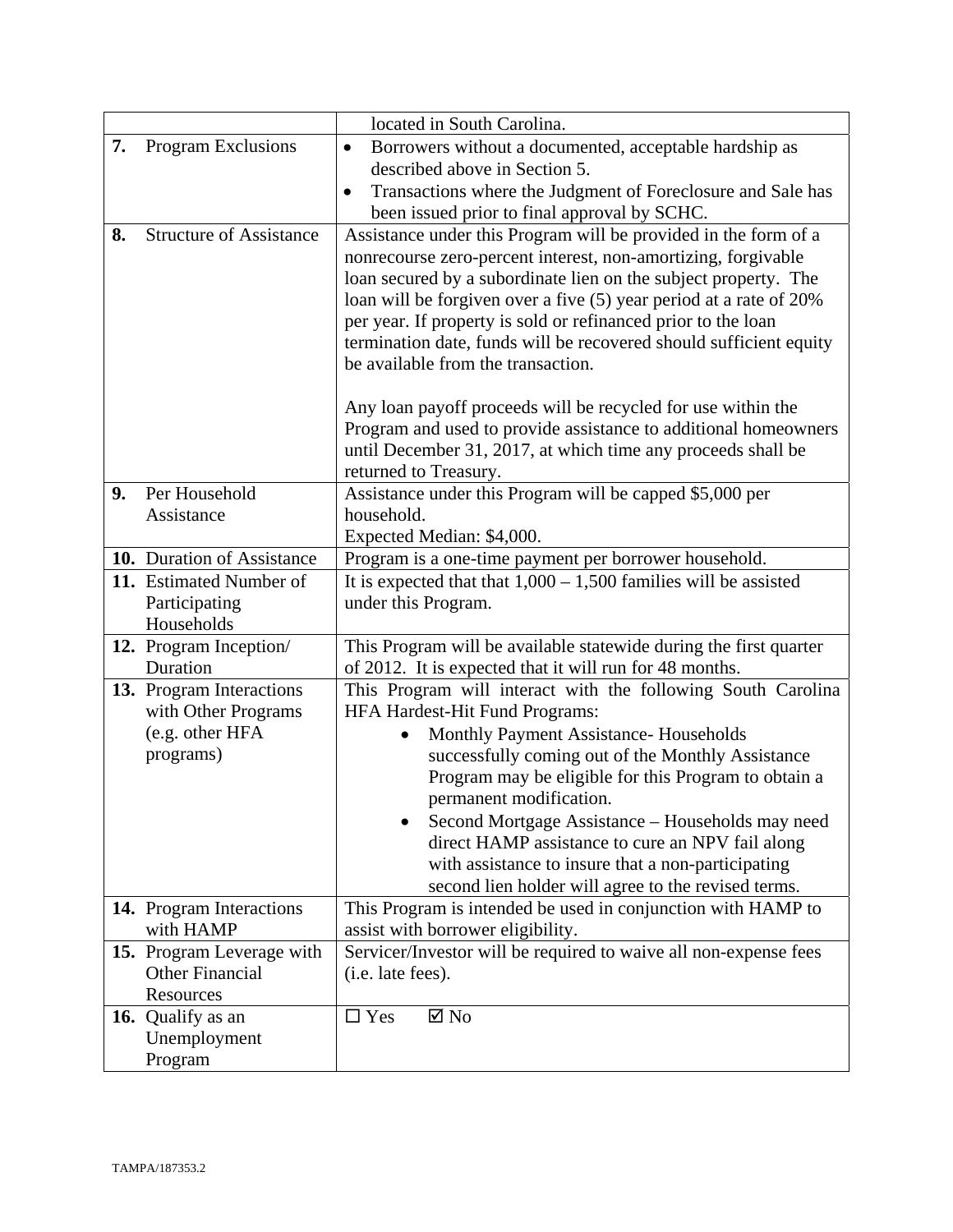#### **SC State Housing Finance and Development Authority Property Disposition Assistance Program Summary Guidelines**

| 1. | Program Overview                                                | There may be a segment of borrowers whose position is<br>unrecoverable, and who need assistance in gracefully exiting<br>homeownership. The Property Disposition Assistance Program<br>will be used to encourage short sales and deeds in lieu of<br>foreclosure by providing deposits and other funds needed to<br>transition families from homeownership to renting.<br>Assistance under this Program will be capped at \$5,000 per<br>household. (See Section 3 for more detail.)<br>Program is a one-time payment per borrower household. |
|----|-----------------------------------------------------------------|-----------------------------------------------------------------------------------------------------------------------------------------------------------------------------------------------------------------------------------------------------------------------------------------------------------------------------------------------------------------------------------------------------------------------------------------------------------------------------------------------------------------------------------------------|
| 2. | Program Goals                                                   | To assist borrowers in unrecoverable situations in transitioning<br>from homeownership to rental housing.                                                                                                                                                                                                                                                                                                                                                                                                                                     |
| 3. | Target Population/<br>Areas                                     | This Program will be available in all 46 counties in South<br>Carolina, and is intended to assist borrowers with a long-term or<br>permanent affordability problem with little expectation for<br>financial recovery.                                                                                                                                                                                                                                                                                                                         |
| 4. | Program Allocation<br>(Excluding<br>Administrative<br>Expenses) | \$18,000,000.00                                                                                                                                                                                                                                                                                                                                                                                                                                                                                                                               |
| 5. | <b>Borrower Eligibility</b><br>Criteria                         | Borrower must provide a financial hardship affidavit.<br>$\bullet$<br>Delinquency event must be ongoing with little or no<br>$\bullet$<br>expectation for financial recovery (i.e. prolonged under-<br>employment, divorce, death of a spouse, etc.).<br>Short sale or deed-in-lieu of foreclosure must be complete<br>$\bullet$<br>prior to final approval and funding.<br>All final eligibility determinations will be made by SCHC.<br>$\bullet$<br>Funds will be available on a first-come first served basis.                            |
| 6. | Property/Loan<br>Eligibility Criteria                           | Eligible properties must be owner-occupied primary residence<br>٠<br>located in South Carolina.                                                                                                                                                                                                                                                                                                                                                                                                                                               |
| 7. | Program Exclusions                                              | Borrower receiving assistance under the Home Affordable<br>$\bullet$<br>Foreclosure Alternative (HAFA) Program.                                                                                                                                                                                                                                                                                                                                                                                                                               |
| 8. | <b>Structure of Assistance</b>                                  | Assistance under this Program will be provided directly to the<br>homeowner, and will not be structured as a loan, nor will it be<br>secured by the subject property. No payments may be made<br>directly to homeowners until a short sale or deed-in-lieu<br>agreement is executed.                                                                                                                                                                                                                                                          |
| 9. | Per Household<br>Assistance                                     | Assistance under this Program will be capped at \$5,000 for all<br>counties.                                                                                                                                                                                                                                                                                                                                                                                                                                                                  |